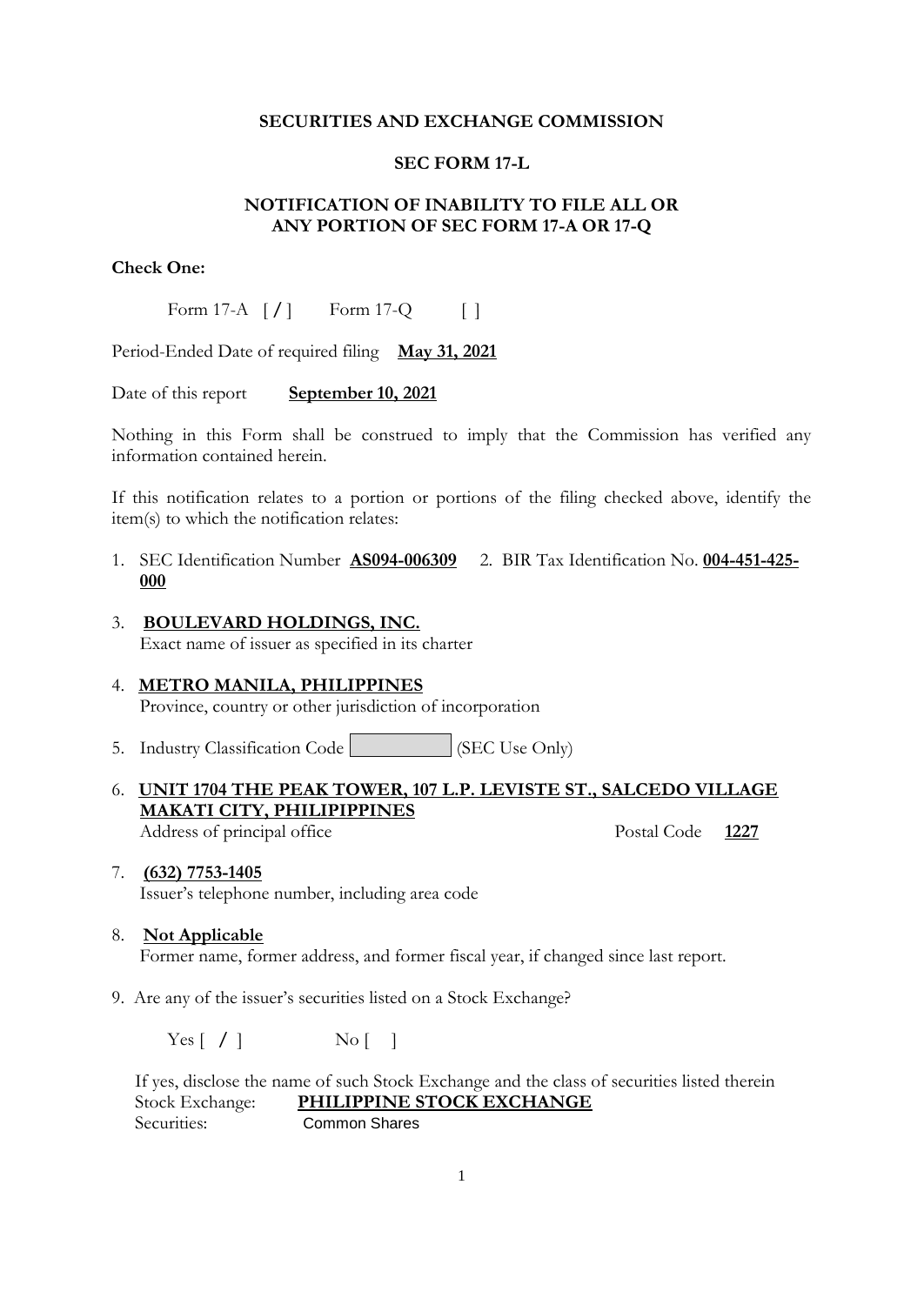#### **Part I - Representations**

If the subject report could not be filed without unreasonable effort or expense and the issuer seeks relief pursuant to SRC Rule 17-1, the following should be completed. (Check box if appropriate)

(a) The reasons described in reasonable detail in Part II of this Form could not be estimated without unreasonable effort or expense. [ ]

(b) The subject annual report on SEC Form 17-A, or portion thereof, will be filed on or before the fifteenth calendar day following the prescribed due date; or the subject quarterly report on SEC Form 17-Q, or portion thereof, will be filed on or before the fifth day following the prescribed due date. **[ / ]**

(c) The accountant's statement or other exhibit required by paragraph 3 of SRC Rule 17- 1 has been attached if applicable. [ ]

### **Part II - Narrative**

State below in reasonable detail the reasons why SEC Form 17-A or SEC Form 17-Q, or portion thereof, could not be filed within the prescribed period. (Attach additional sheets if needed.)

Boulevard Holdings, Inc. would like to request for an extension of the deadline to submit its Annual Report for the fiscal year ended May 31, 2021.

The Company will not be able to file the above-mentioned report on its deadline of September 13, 2021 because the consolidation of the financial statements is still in process.

The Company will submit the report within fifteen (15) calendar days after the prescribed deadline or upon submission of report to the Securities and Exchange Commission, whichever is earlier. The Company understands that failure to comply with the undertaking may result to the imposition of applicable penalty/ies and/or sanction/s.

## **Part III - Other Information**

(a) Name, address and telephone number, including area code, and position/title of person to contact in regard to this notification

 **Ms. Odessa Lora D. Bodanio Head of Finance and Chief Corporate Information Officer Unit 1704 The Peak Tower, 107 L.P. Leviste St., Salcedo Village, Makati City (632) 7753-1405**

(b) Have all other periodic reports required under Section 17 of the Code and under Sections 26 and 141 of the Corporation Code of the Philippines during the preceding 12 months, or for such shorter period that the issuer was required to file such report(s), been filed? If the answer is no, identify the report(s).

Yes  $\lceil / \rceil$  No  $\lceil \rceil$  Reports: